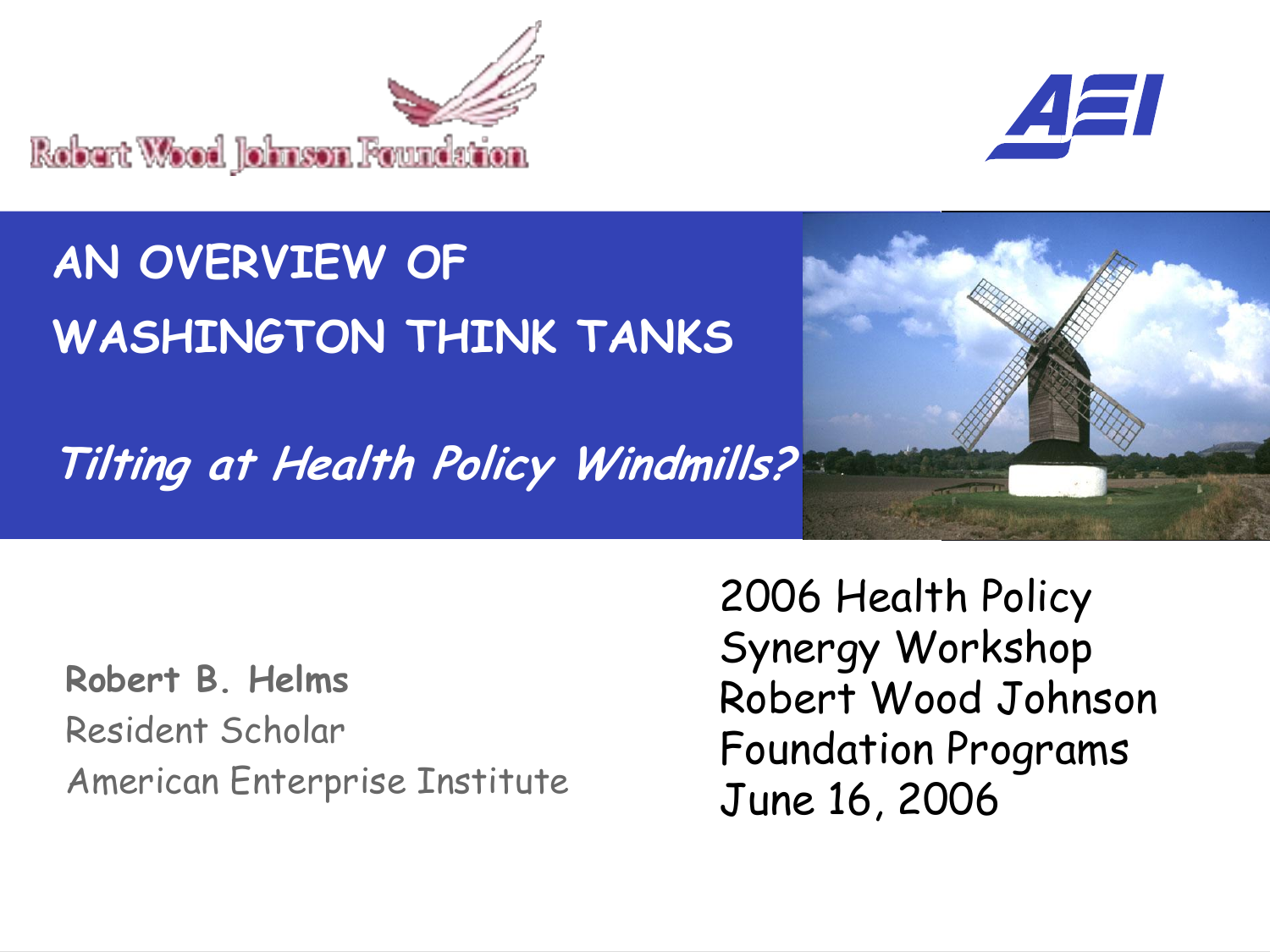### Think Tanks and the Policy-Making Process



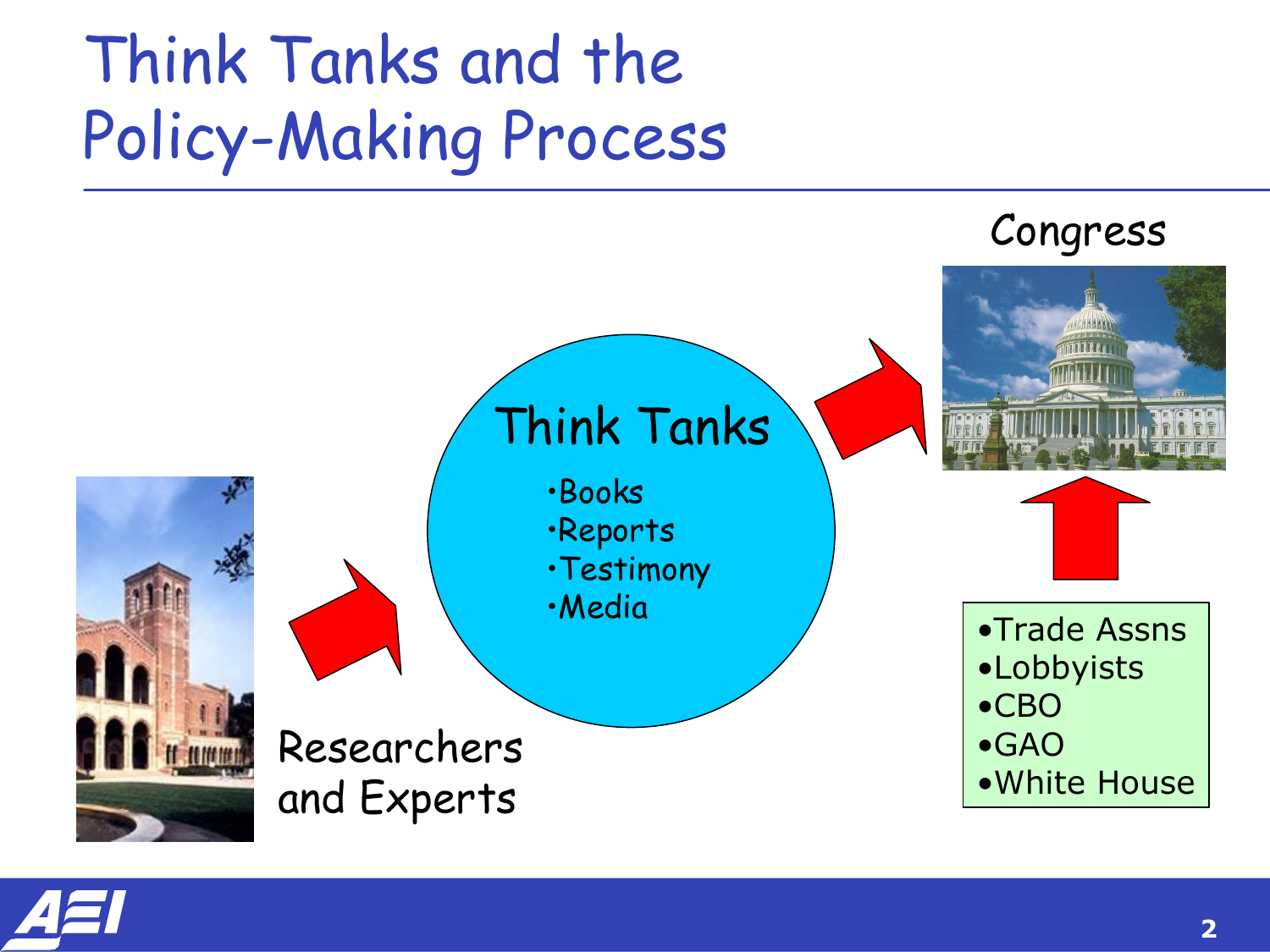### Defining a Think Tank

"an arrangement by which millions of dollars are removed from the accounts of willing corporations, the government, and the eccentric wealthy and given to researchers who spend much of their time competing to get their names in print."

[Peter Kelley, 1988, as quoted by Kent Weaver]

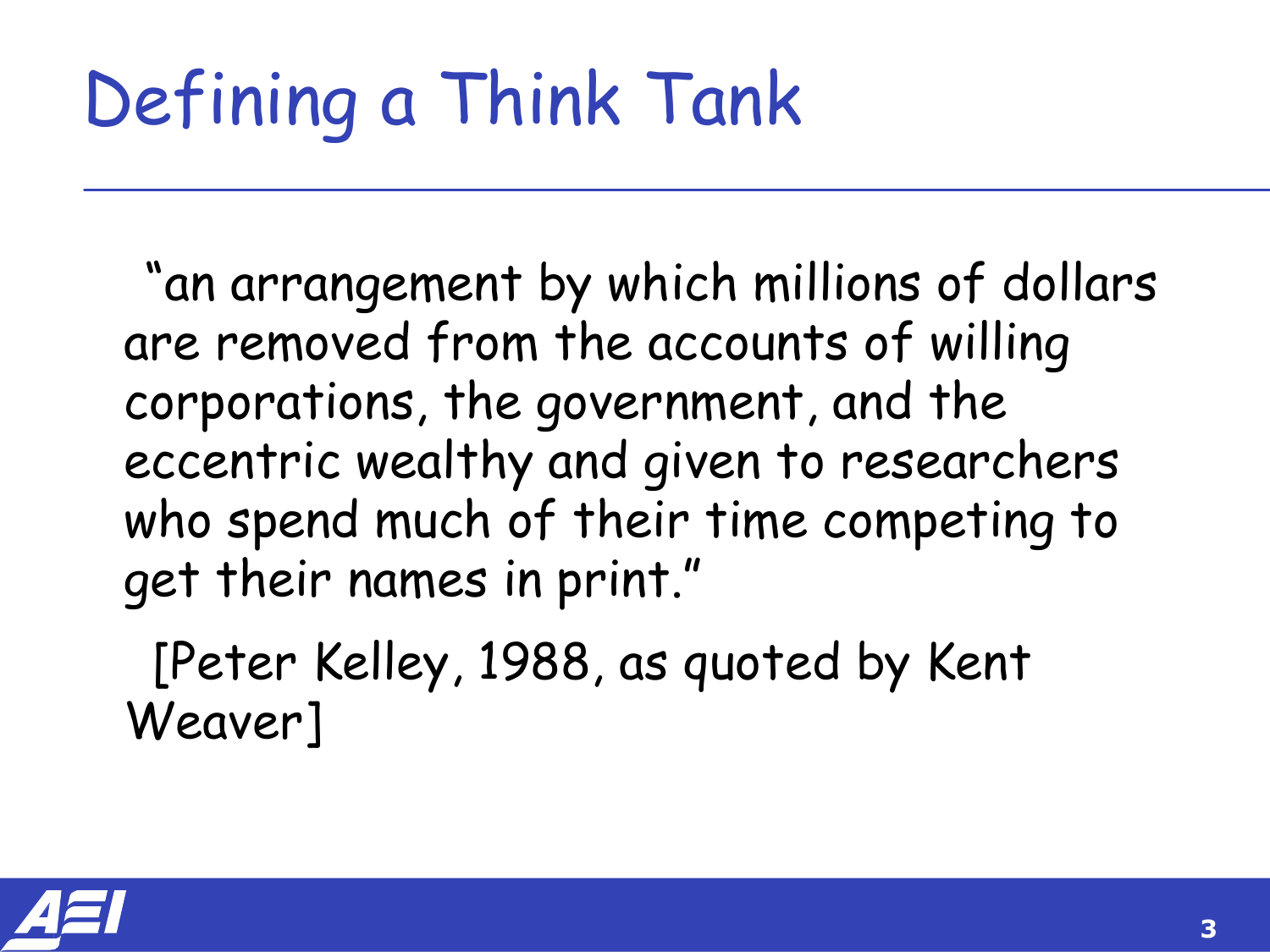### Confusions about Think Tanks

Kent Weaver, 1989

- **nObjective policy evaluation vs. policy** advocacy
- nUniversity-based vs. free-standing
- ■Government funding vs. private-sector funding

nContract research vs. self-initiated research

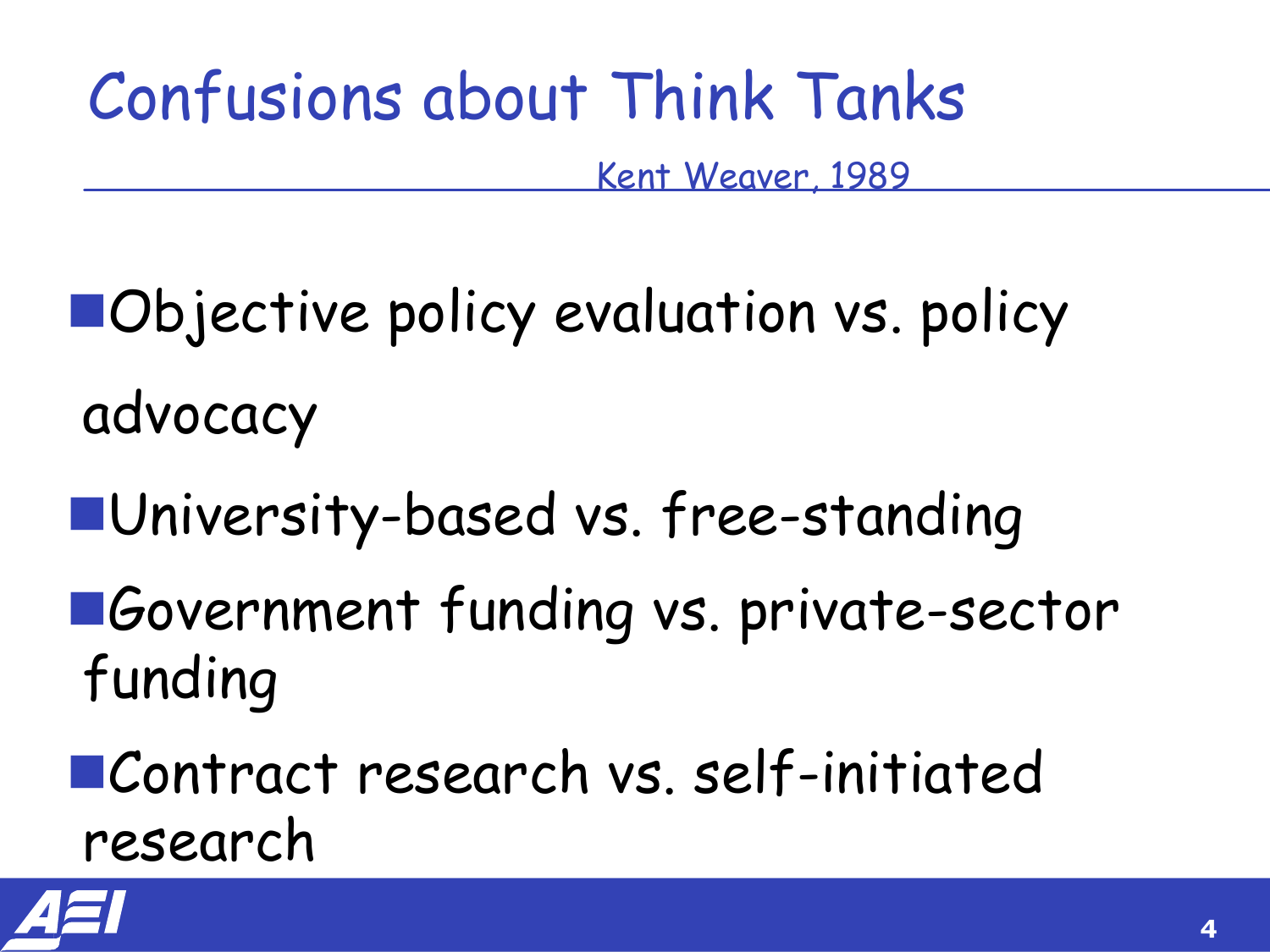Weaver's Three Categories of Think Tanks

## nUniversity without Students

# nThe Contract Research Organization

# nAdvocacy Tanks

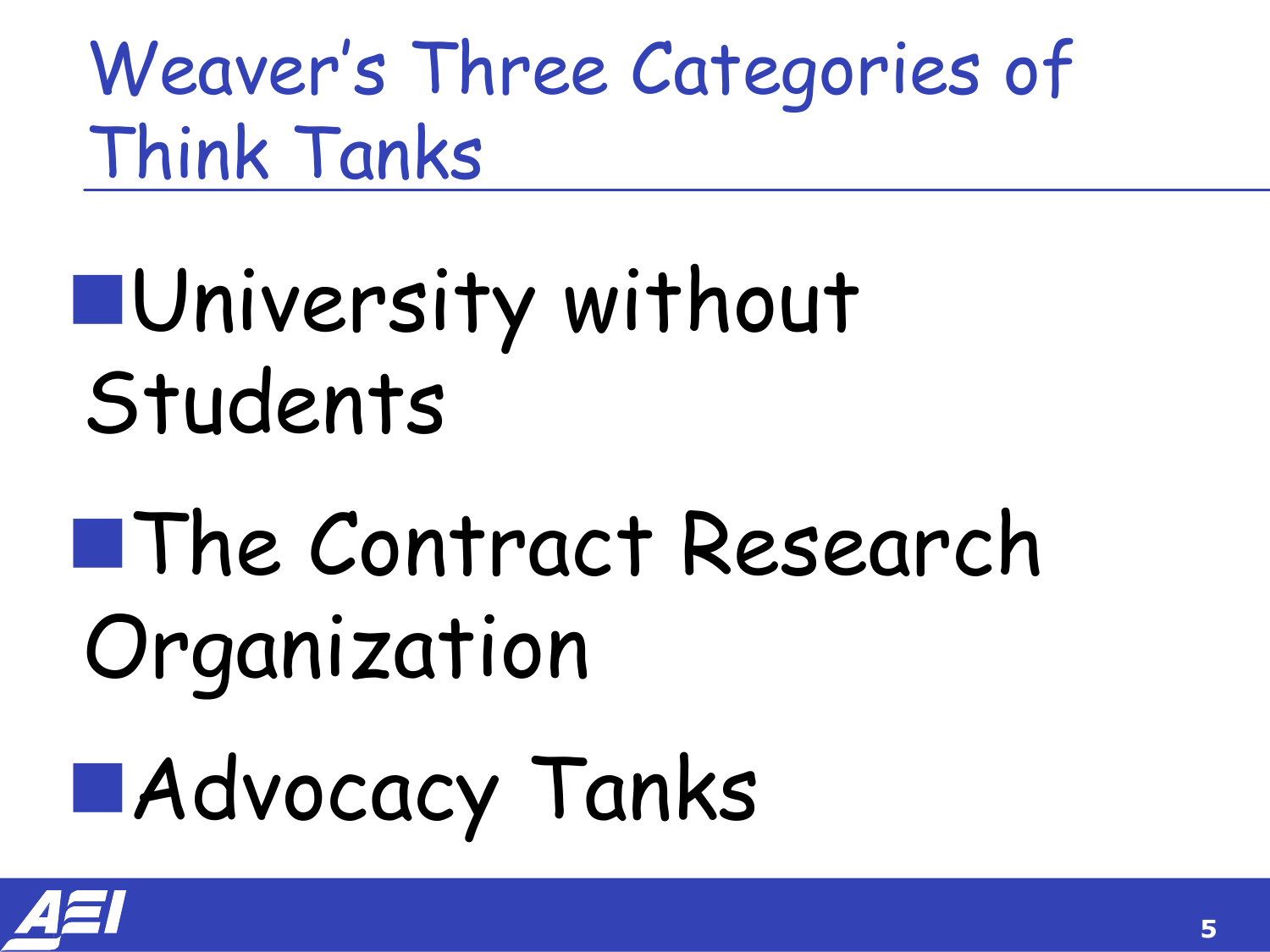### The World of Think Tanks



Source: National Institute for Research Advancement, *World Directory of Think Tanks, 1998, 2002, 2005.*

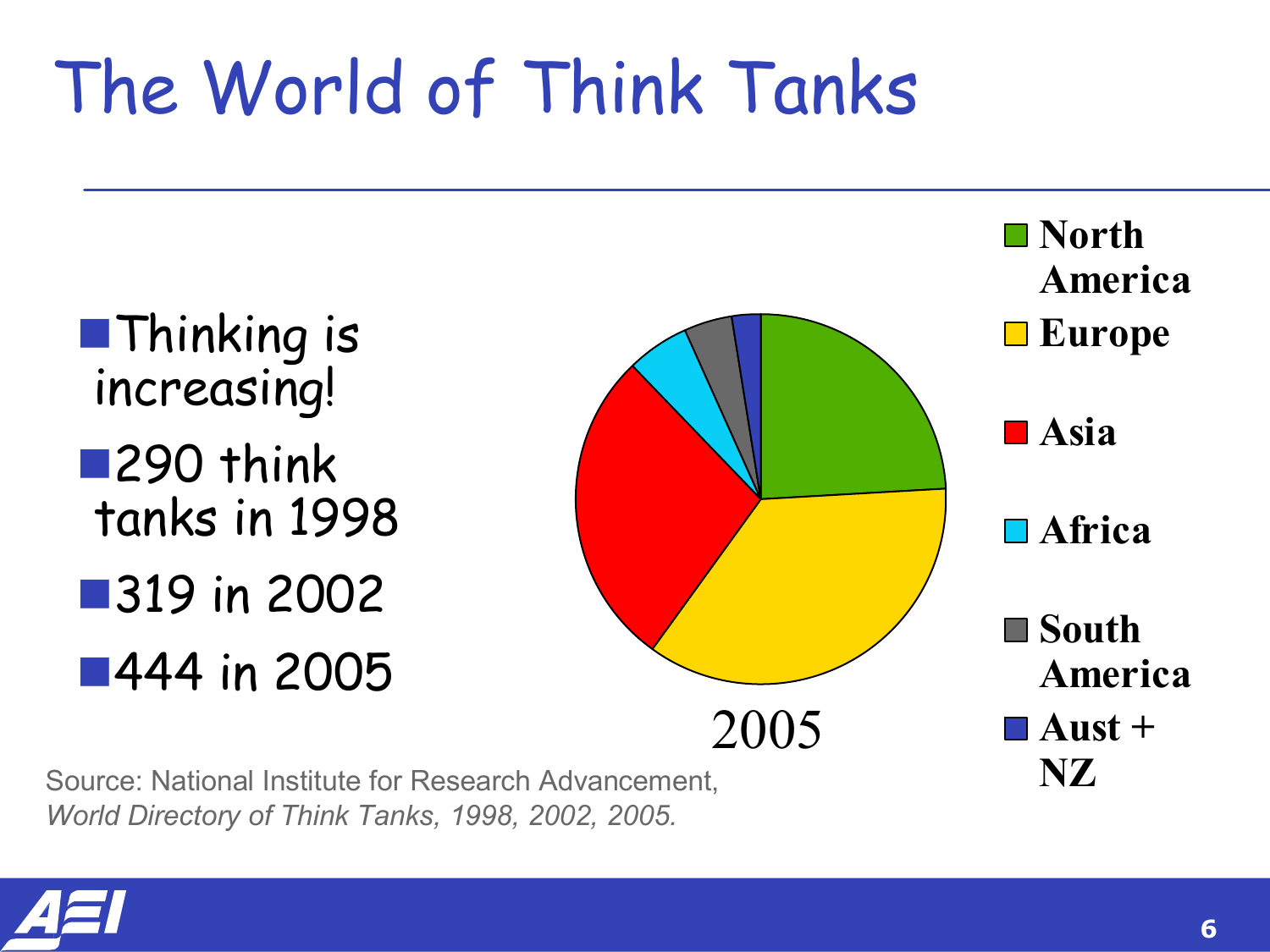### Thinking in America

**NThe NIRA directory** lists 89 think tanks in the United States in 2005

 $\blacksquare$ 42 of these (47%) were based in Washington, DC **11 of these do** 

health policy



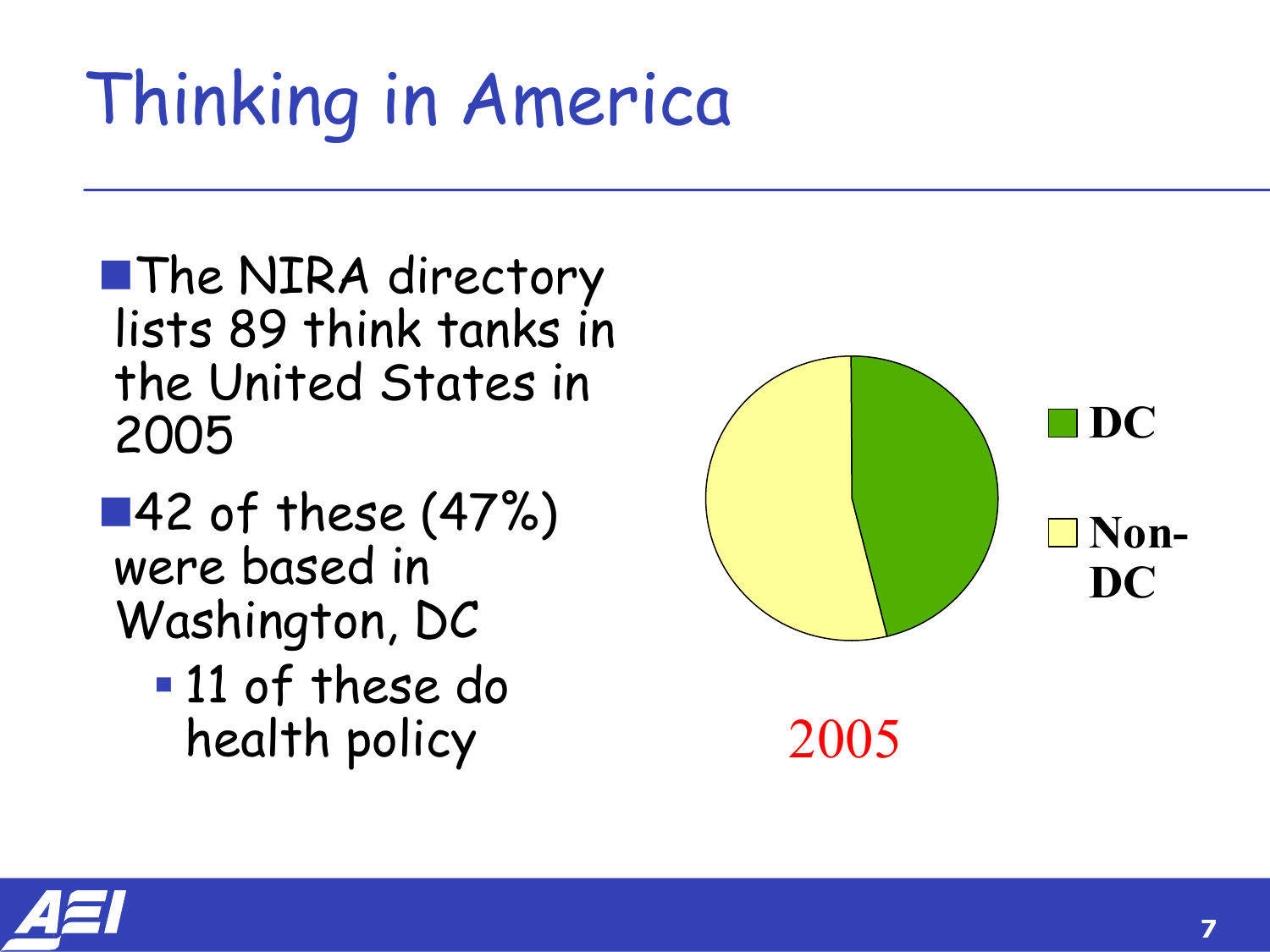#### Thinking in the States? The Vast [Right/Left] Wing Conspiracy

- ■MovingIdeas.org
	- **An online network of** 194 groups
- ■Townhall.com
	- **An online network of** 121 groups
- **NATALER Policy Network** 
	- **A** network of "marketbased" state think tanks
	- **51 policy think tanks in** 43 states



Source: ABCNews.com Election 2004

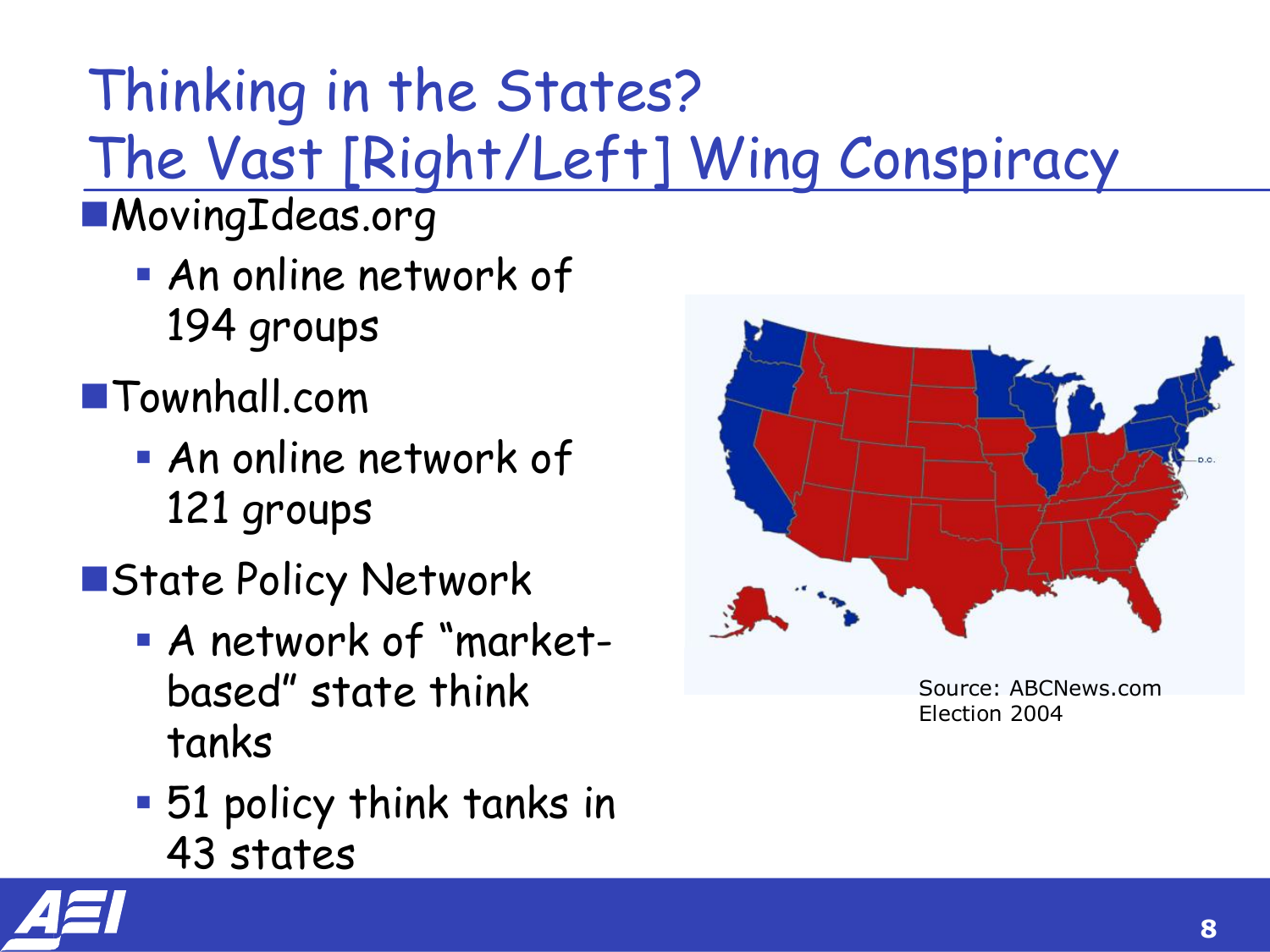### Washington Think Tanks, 2005

■147 think tanks listed in Fall, 2005

- The Capital Source listed 69 think tanks in 1988 [as quoted by Weaver]
- ■I have heard of 55 (37%) of the 147 listed in 2005
	- But incomplete: AH, KFF, CSHSC not listed
- ■By my count, 20 of these (17% of 147) do some health policy research [a very casual review!]

The Capital Source, pp 70-73

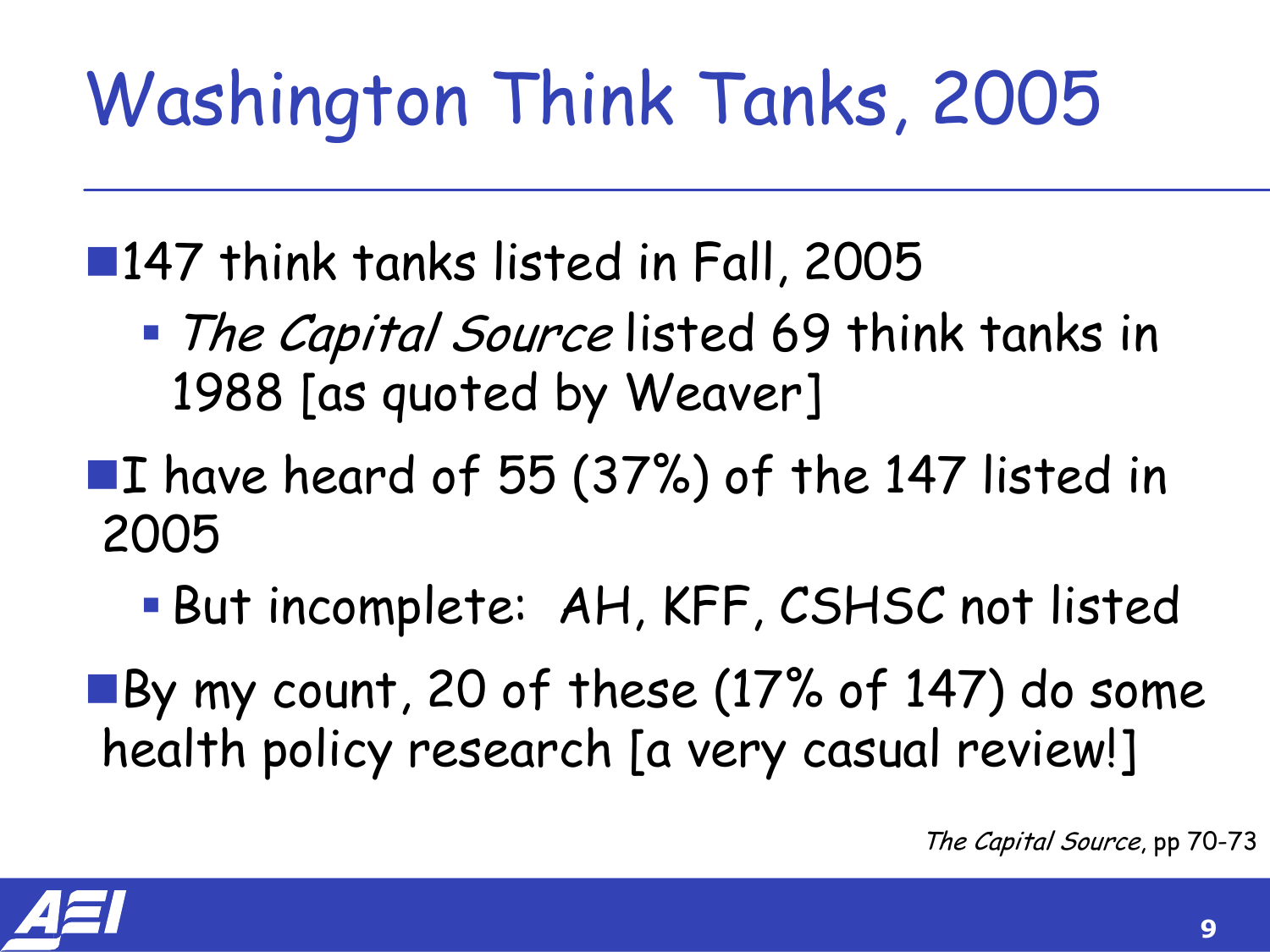#### University Think Tanks (Health Policy, Washington area)

**Example 11 Theory Areas** Research and Policy, Georgetown University

■Center for Health Services Research and Policy, George Washington University

- ■Center for Hospital Finance and Management, Johns Hopkins University
- **nCenter for Health Policy and Health Services** Research, U. of MD School of Medicine
- Center on Drugs and Public Policy, U. of MD School of Pharmacy

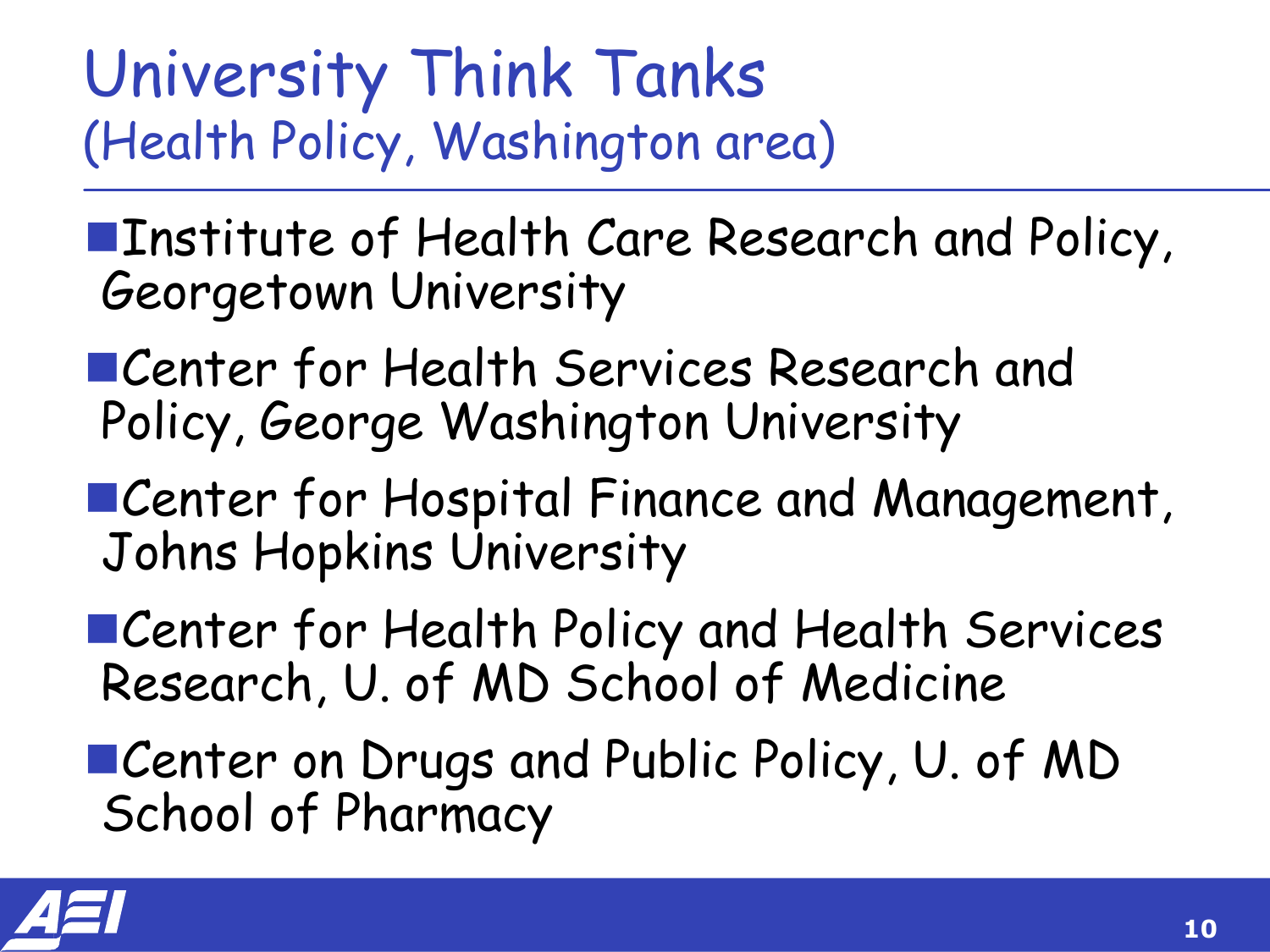#### Health Policy Think Tanks Primarily Health Policy, Washington Area (my casual list)

- **EXaiser Family Foundation/Kaiser Network**
- **NumInstitute of Medicine**
- **nCenter for Studying Health System Change**
- **MAcademyHealth**
- nNational Pharmaceutical Council
- **nGalen Institute**

■National Institute for Health Care Management

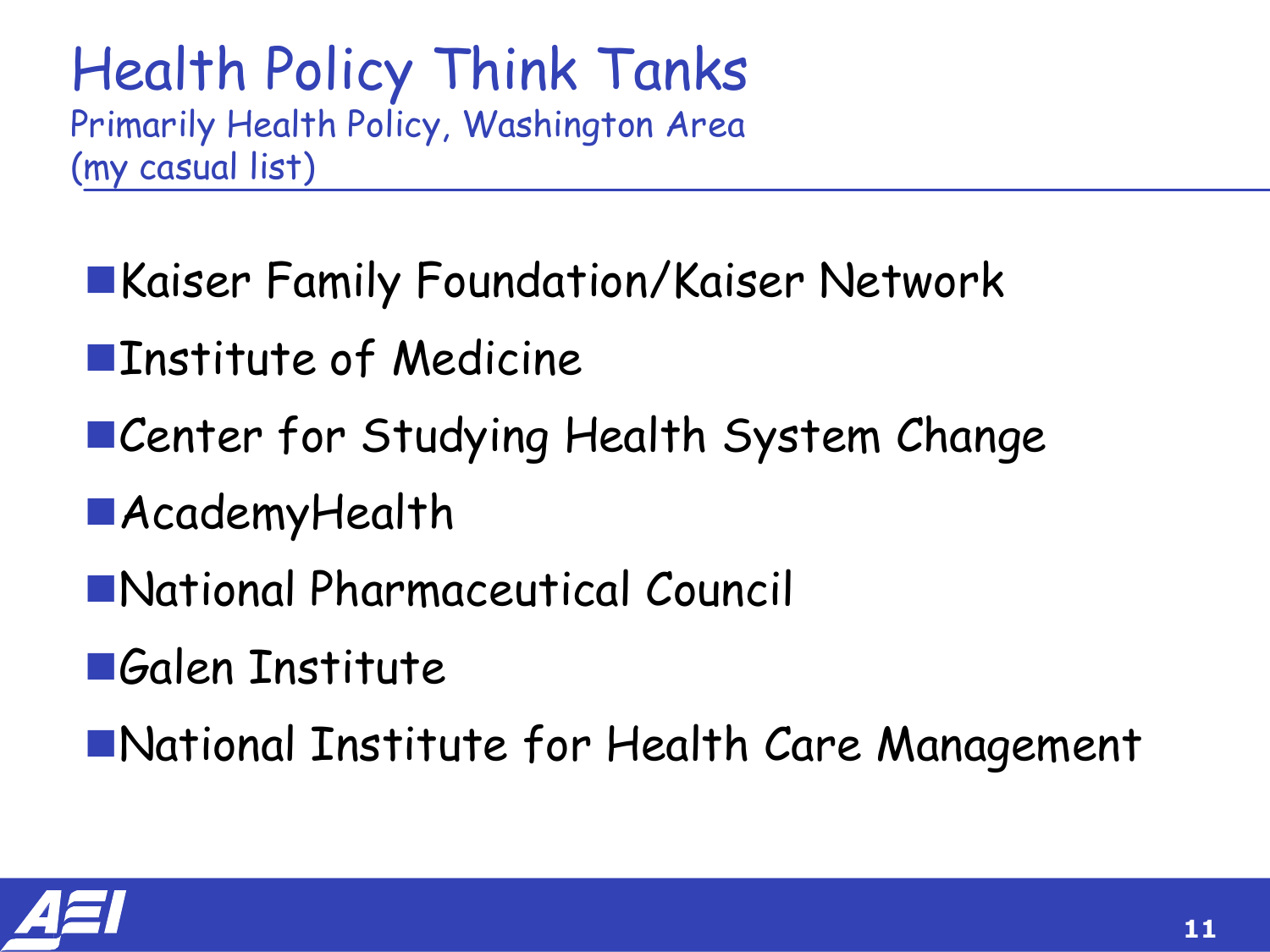#### Think Tanks with Health Policy Programs

- **NBrookings**
- **NUrban Institute**
- **E**Heritage Foundation
- **NAEI**
- **nCATO**
- ■Centrists.org
- **MAmerican Institutes for** Research
- **nPublic Policy Institute** (AARP)
- **nProgressive Policy** Institute
- **National Center for Policy** Analysis
- **nCenter for Budget and** Policy Priorities
- **New American Foundation**

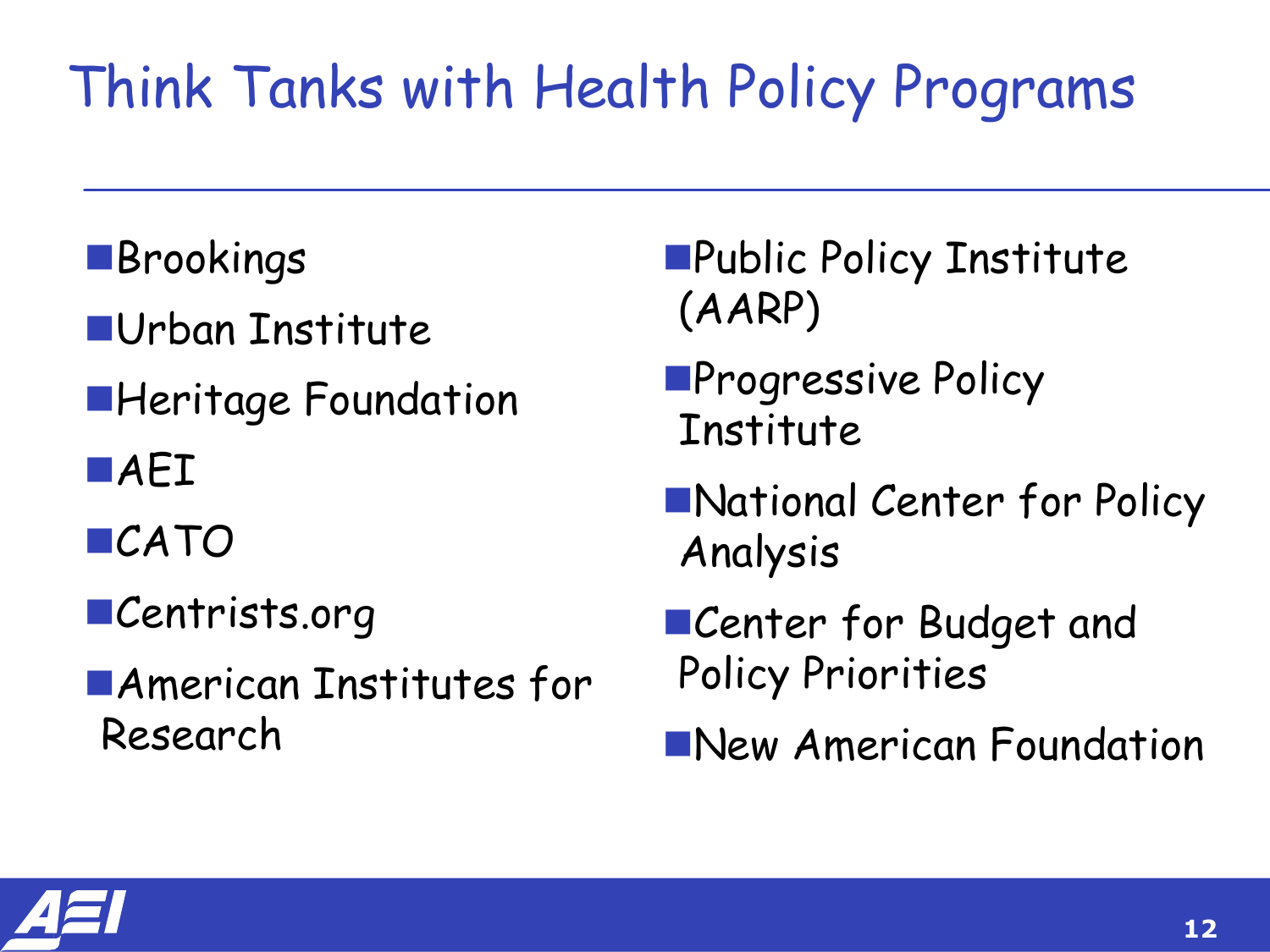### Government "Think Tanks"

#### nASPE/HHS

#### nAHRQ/HHS

■Office of Research, Development, and Information, CMS/HHS

■CBO

#### nGAO

**NedPAC** 

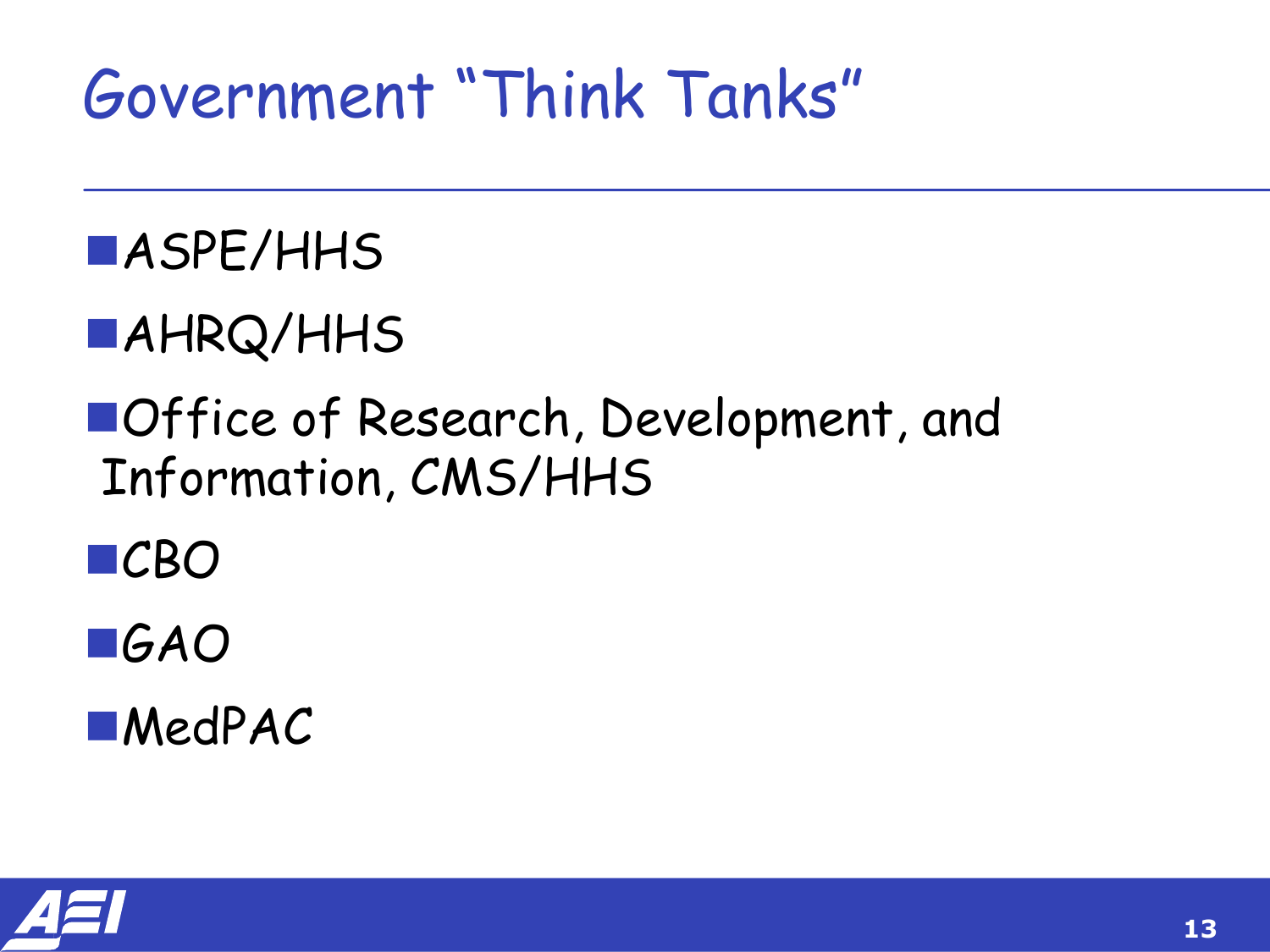#### History of Health Policy at AEI

- ■AEI established in 1943 as the American Enterprise Association
- ■Established the Center for Health Policy Research in 1974, name dropped in 1980s
- ■Health policy directed by Jack Meyer, 1981-1985
- ■I returned to AEI in 1991
- $\blacksquare$ AEI now has 7 scholars in health policy

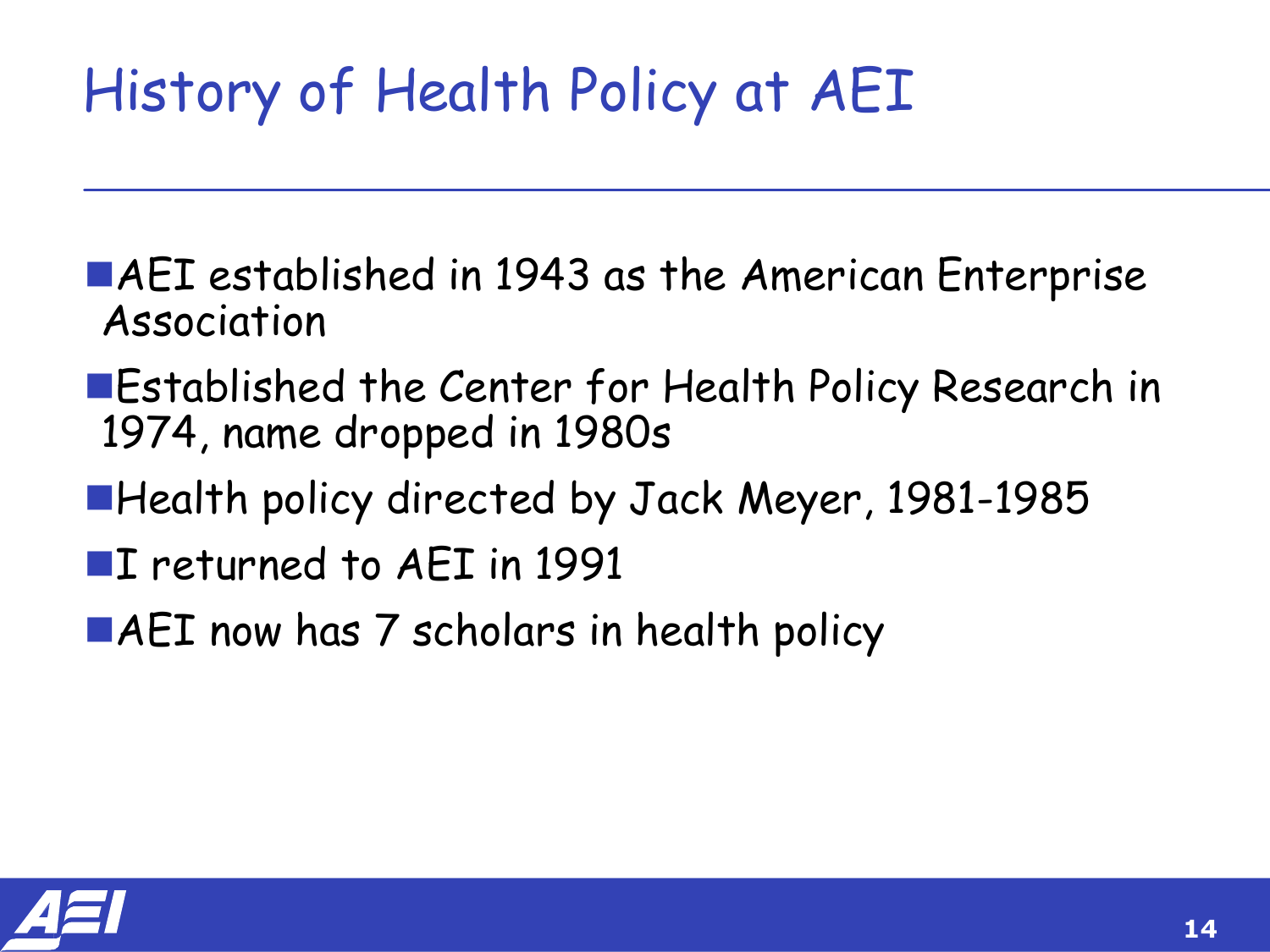#### AEI Health Policy People



Joe Antos, PhD Resident Scholar



Leon R. Kass, MD Hertog Fellow



Jack Calfee, PhD Resident Scholar



Sally Satel, M.D.<br>Resident Scholar



Robert Helms, PhD Resident Scholar



Newt Gingrich

Senior Fellow

Roger Bate Resident Fellow

**15**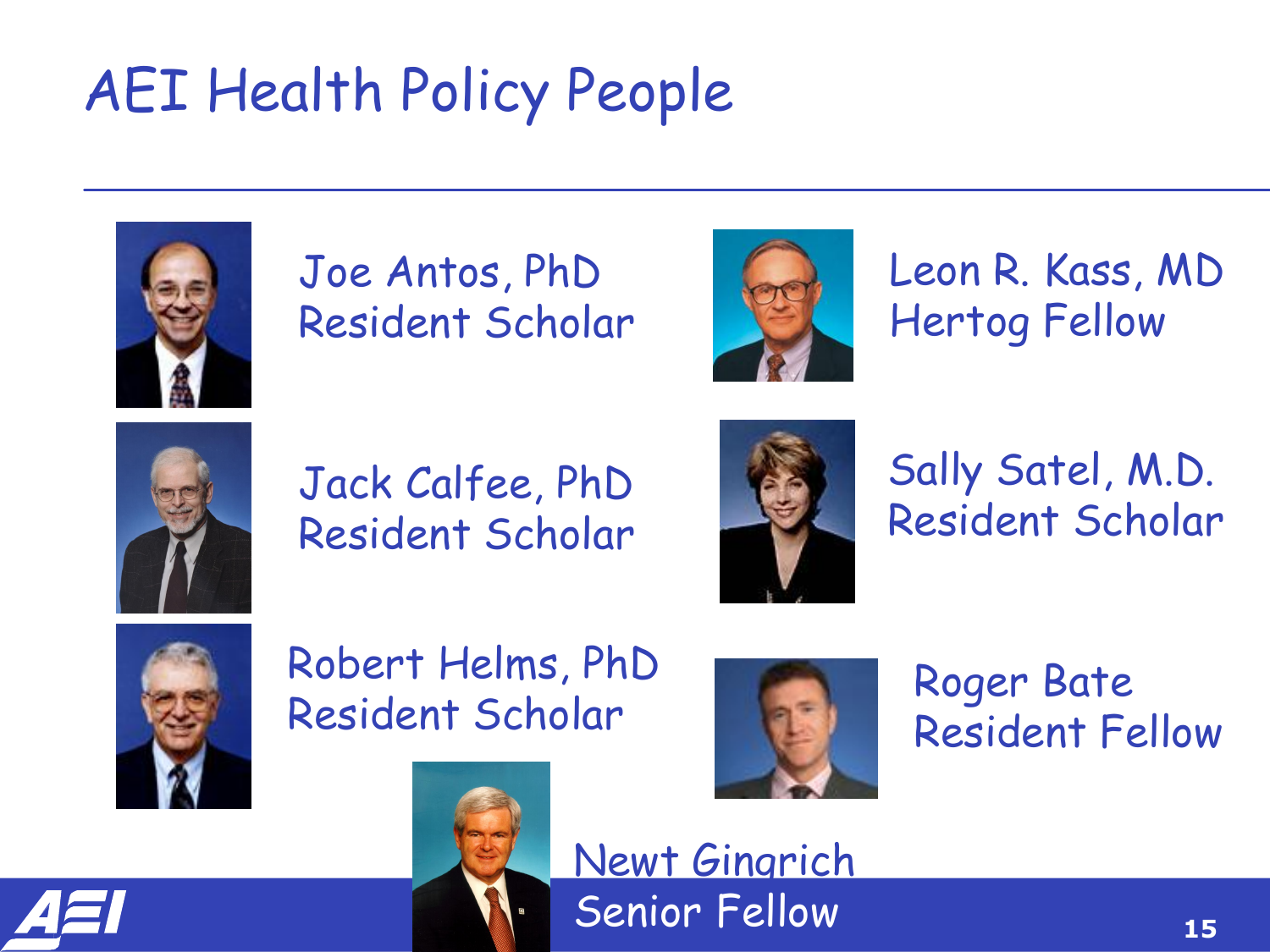### Major AEI Publications 1970s, 1980s, 1990s

- **Havighurst, Regulating Health Facilities Construction,** 1974
- nPeltzman, Regulation of Pharmaceutical Innovation: The 1962 Amendments, 1974
- ■Olson, A New Approach to the Economics of Health Care, 1981
- **nPauly, et al, Responsible National Health** Insurance,1992
- ■Havighurst, Health Care Choices, 1994

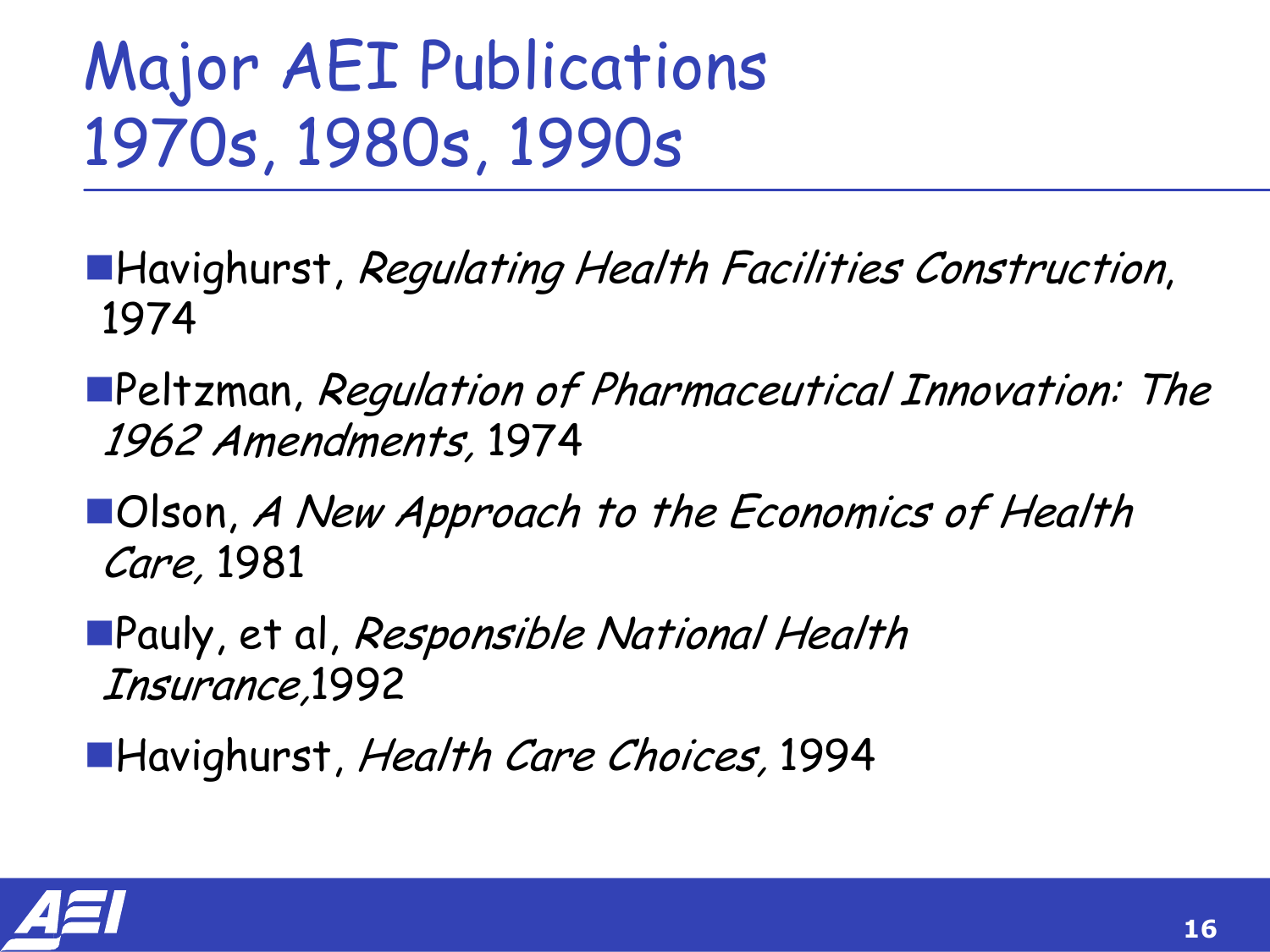## Recent AEI Studies

■Antos*, Crisis du Jour or the Real Thing?* Health Policy<br>Outlook, May 2006

- ■Helms, Mission Improbable: No One is Going to Blow Up Health Insurance, Tax Notes, June 12, 2006
- ■Calfee, Bate, Pharmaceuticals and the Worldwide HIV Epidemic, AEI-Brookings Joint Center, August 2004
- Klick & Satel, The Health Disparities Myth, 2006
- **Niller & Frech, Health Care Matters: Pharmaceuticals,** Obesity, and the Quality of Life, 2004
- **nOhsfeldt & Schneider, The Business of Health: The** Role of Competition, Markets, and Regulation, 2006

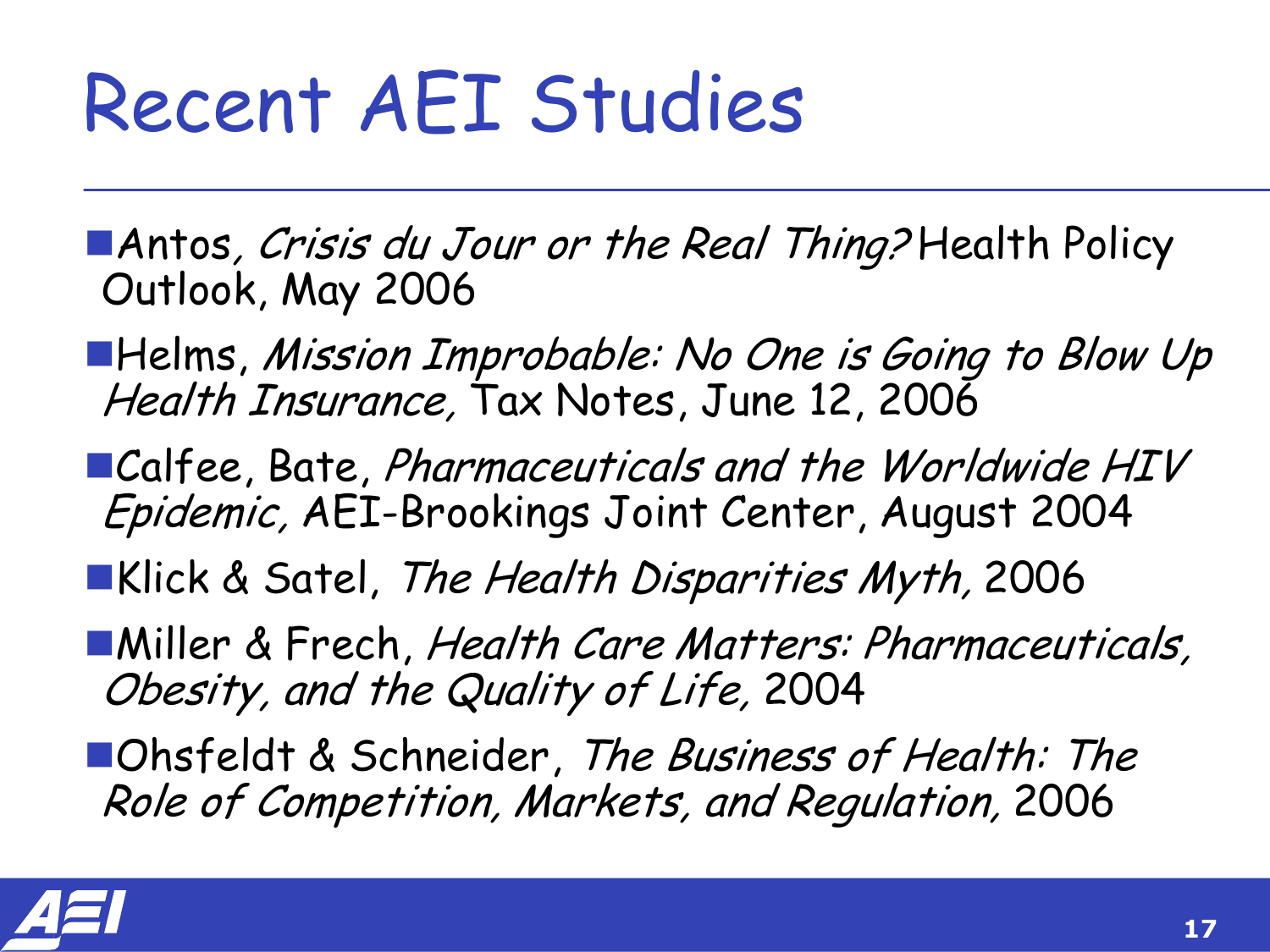### Current Research and Interests

- $\blacksquare$  Tax credits and the individual insurance market
- **nMedicare reform**
- **New Medicare drug benefit**
- ■Medical malpractice/tort reform
- **NDiseases in developing countries**
- **nRisks and returns in pharmaceutical research**
- $\blacksquare$  The effects of price controls on health markets

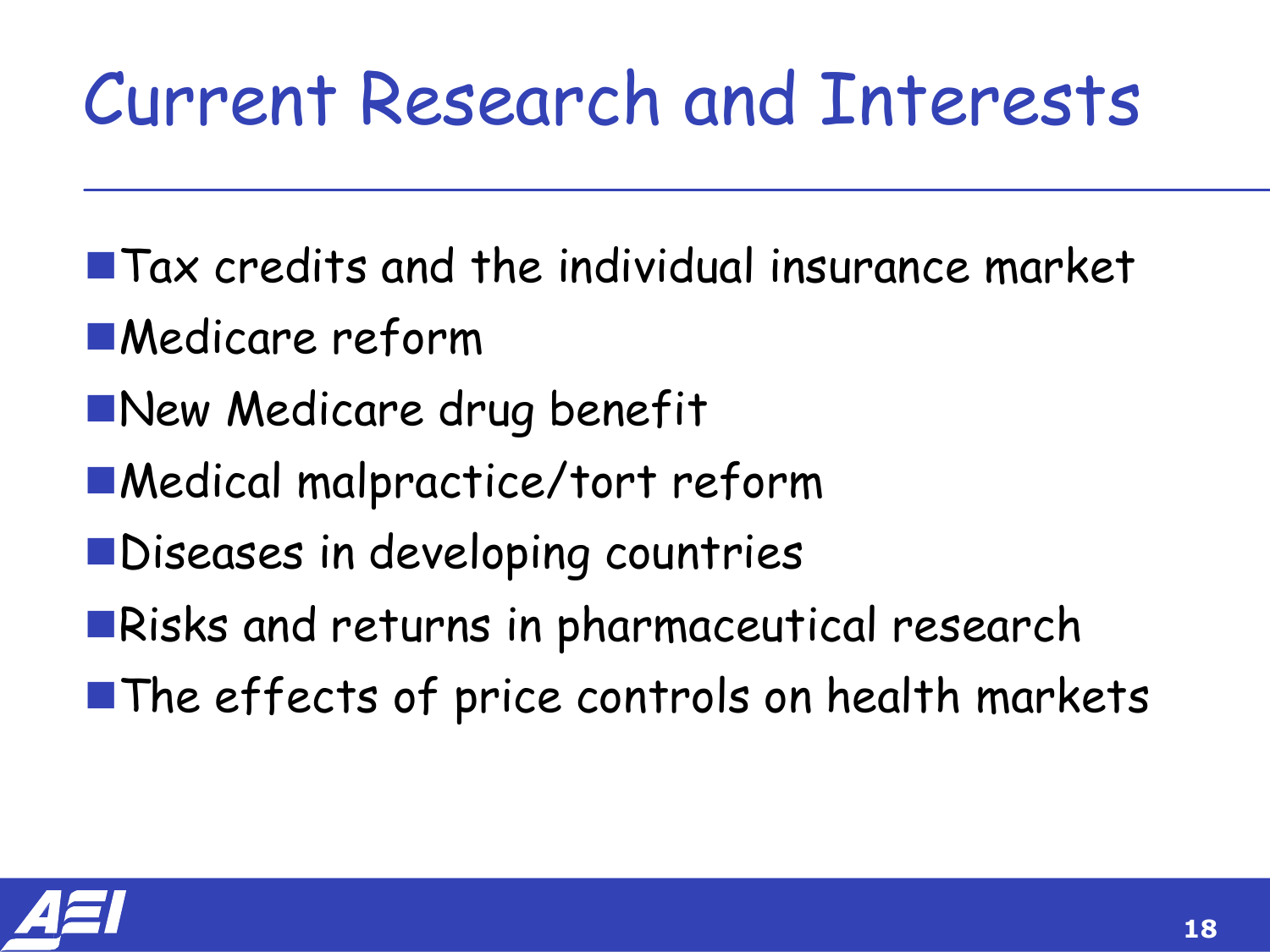## Tilting Against Windmills?

When do ideas affect policy?

■Chris DeMuth, President of AEI

- **The It usually takes about 10 years** for a new idea to make its way into policy (antitrust, welfare reform)
- **Studies focusing only on the** cost of a program are usually not effective (EPA, Medicare)
- **Studies showing perverse** effects are more effective (welfare, natural gas, FDA regulation).



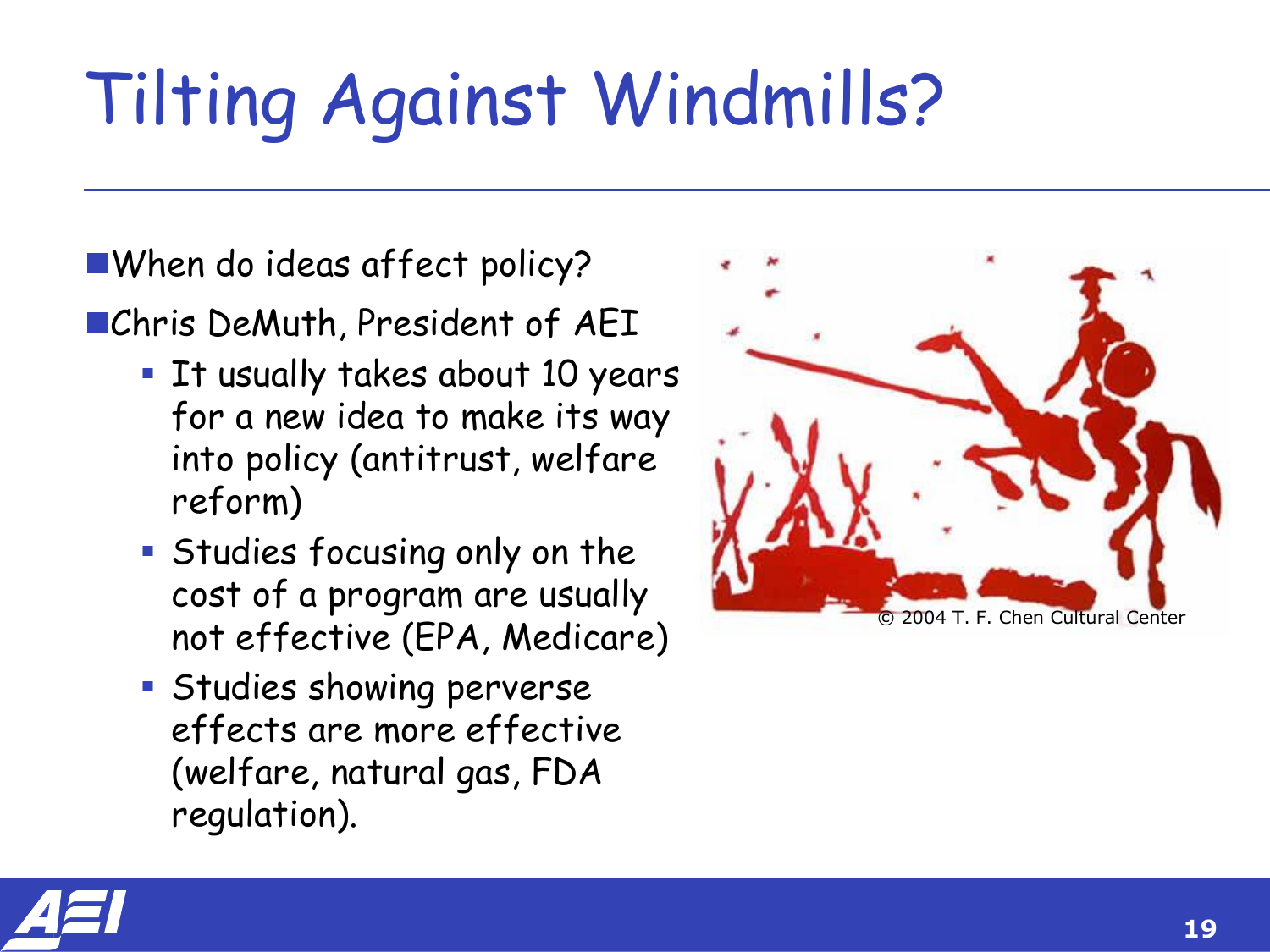## A Voice from the Past

- ß"Practical men, who believe themselves to be quite exempt from any intellectual influences, are usually the slaves of some defunct economist."
- ß". . . the power of vested interests is vastly exaggereated compared with the gradual encroachment of ideas."

John Maynard Keynes, *The General Theory,* 1935.